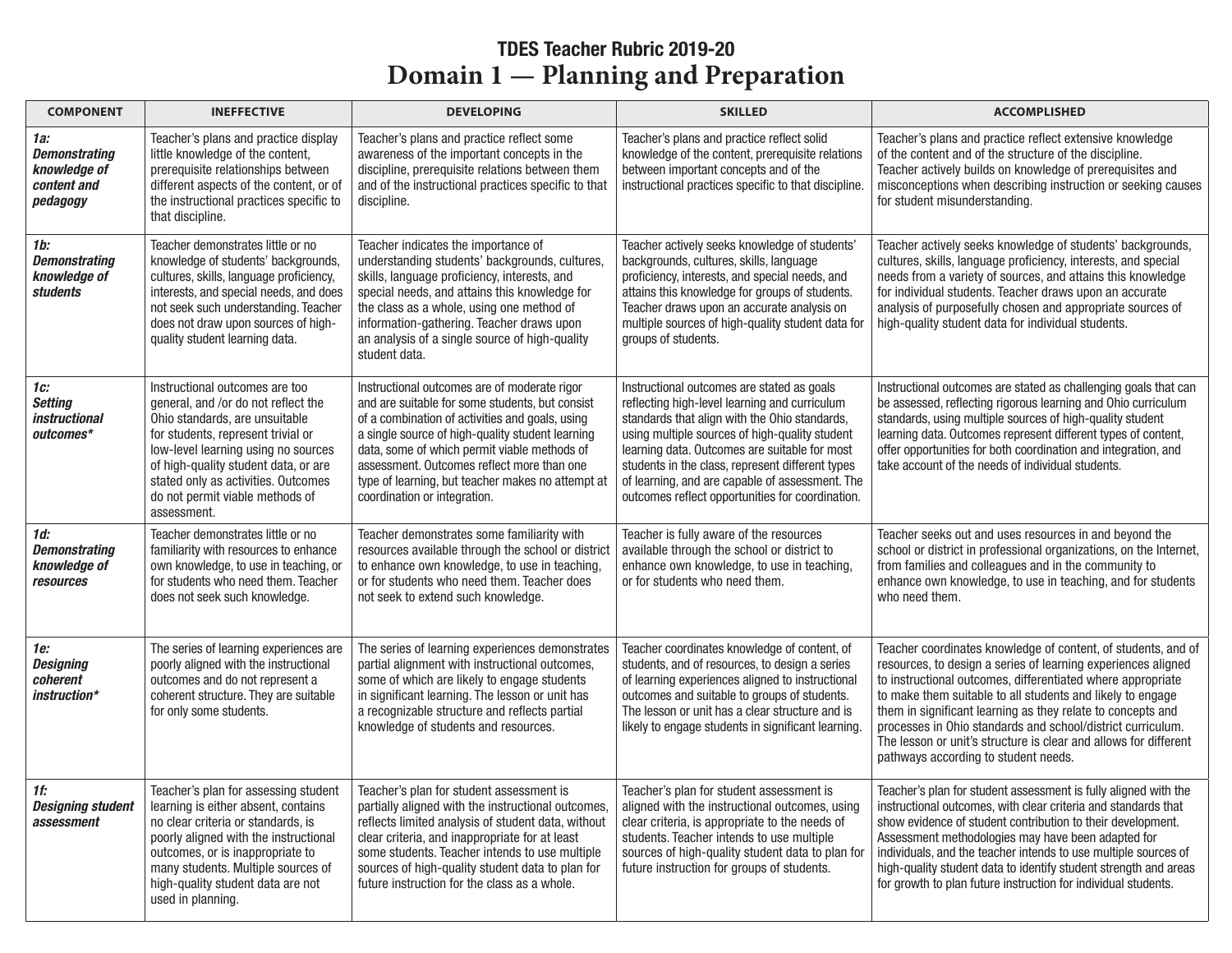## TDES Teacher Rubric 2019-20 **Domain 2 — Classroom Environment**

| <b>COMPONENT</b>                                                                                | <b>INEFFECTIVE</b>                                                                                                                                                                                                                    | <b>DEVELOPING</b>                                                                                                                                                                                                                                                                                           | <b>SKILLED</b>                                                                                                                                                                                                                                               | <b>ACCOMPLISHED</b>                                                                                                                                                                                                                                                                                                                                                                                                           |
|-------------------------------------------------------------------------------------------------|---------------------------------------------------------------------------------------------------------------------------------------------------------------------------------------------------------------------------------------|-------------------------------------------------------------------------------------------------------------------------------------------------------------------------------------------------------------------------------------------------------------------------------------------------------------|--------------------------------------------------------------------------------------------------------------------------------------------------------------------------------------------------------------------------------------------------------------|-------------------------------------------------------------------------------------------------------------------------------------------------------------------------------------------------------------------------------------------------------------------------------------------------------------------------------------------------------------------------------------------------------------------------------|
| $2a$ :<br><b>Creating an</b><br>environment<br>of respect and<br>rapport                        | Classroom interactions, both between<br>the teacher and students and among<br>students, are negative, inappropriate,<br>or insensitive to students' cultural<br>backgrounds, and characterized by<br>sarcasm, put-downs, or conflict. | Classroom interactions, both between the<br>teacher and students and among students, are<br>generally appropriate and free from conflict but<br>may be characterized by occasional displays of<br>insensitivity or lack of responsiveness to cultural<br>or developmental differences among students.       | Classroom interactions, between teacher and<br>students and among students are polite and<br>respectful, reflecting general warmth and<br>caring, and are appropriate to the cultural<br>and developmental differences among groups<br>of students.          | Classroom interactions among the teacher and individual<br>students are highly respectful, reflecting genuine warmth<br>and caring and sensitivity to students' cultures and levels<br>of development. Students themselves ensure high levels of<br>civility among members of the class.                                                                                                                                      |
| 2b:<br><b>Establishing</b><br>a culture for<br>learning that is<br>challenging and<br>riaorous* | The classroom environment conveys<br>a negative culture for learning,<br>characterized by low teacher<br>commitment to the subject, low<br>expectations for student achievement,<br>and little or no student pride in work.           | Teacher's attempt to create a culture for learning<br>are partially successful, with little teacher<br>commitment to the subject, modest expectations<br>for student achievement, and little student pride<br>in work.                                                                                      | The classroom culture is characterized by<br>high expectations for most students, genuine<br>commitment to the subject by both teacher and<br>students, with students demonstrating pride in<br>their work.                                                  | High levels of student energy and teacher passion for the<br>subject create a culture for learning in which everyone shares<br>a belief in the importance of the subject, and all students hold<br>themselves to high standards of performance, for example by<br>initiating improvements to their work.                                                                                                                      |
| $2c$ :<br><b>Managing</b><br>classroom<br>procedures*                                           | Much instructional time is lost due to<br>inefficient classroom routines and<br>procedures, for transitions, handling<br>of supplies, and performance of non-<br>instructional duties.                                                | Some instructional time is lost due to only<br>partially effective classroom routines and<br>procedures, for transitions, handling of supplies,<br>and performance of non-instructional duties.                                                                                                             | Little instructional time is lost due to classroom<br>routines and procedures, for transitions,<br>handling of supplies, and performance of non-<br>instructional duties, which occur smoothly.                                                              | Students contribute to the seamless operation of classroom<br>routines and procedures, for transitions, handling of supplies,<br>and performance of non-instructional duties.                                                                                                                                                                                                                                                 |
| $2d$ :<br><b>Managing student</b><br>behavior*                                                  | There is no evidence that standards<br>of conduct have been established.<br>and little or no teacher monitoring<br>of student behavior. Response to<br>student misbehavior is repressive, or<br>disrespectful of student dignity.     | It appears that the teacher has made an effort<br>to establish standards of conduct for students.<br>Teacher tries, with uneven results, to monitor<br>student behavior and respond to student<br>misbehavior.                                                                                              | Standards of conduct appear to be clear to<br>students, and the teacher monitors student<br>behavior against those standards. Teacher<br>response to student misbehavior is appropriate<br>and respects the students' dignity.                               | Standards of conduct are clear, with evidence of student<br>participation in setting them. Teacher's monitoring of student<br>behavior is subtle and preventive, and teacher's response<br>to student misbehavior is research-based and sensitive to<br>individual student needs. Students take an active role in<br>designing, monitoring and implementing the standards of<br>behavior and the classroom management system. |
| 2e:<br><b>Organizing</b><br>physical space                                                      | The physical environment is unsafe,<br>or some students don't have access<br>to learning. There is poor alignment<br>between the physical arrangement<br>and the lesson activities.                                                   | The classroom is safe, and essential learning is<br>accessible to most students, and the teacher's<br>use of physical resources, including computer<br>technology, is moderately effective. Teacher may<br>attempt to modify the physical arrangement to<br>suit learning activities, with partial success. | The classroom is safe, and learning is<br>accessible to all students; teacher ensures that<br>the physical arrangement is appropriate to the<br>learning activities. Teacher makes effective<br>use of physical resources, including computer<br>technology. | The classroom is safe, and the physical environment ensures<br>the learning of all students, including those with special needs.<br>Students contribute to the use or adaptation of the physical<br>environment to advance learning. Technology is used skillfully,<br>as appropriate to the lesson.                                                                                                                          |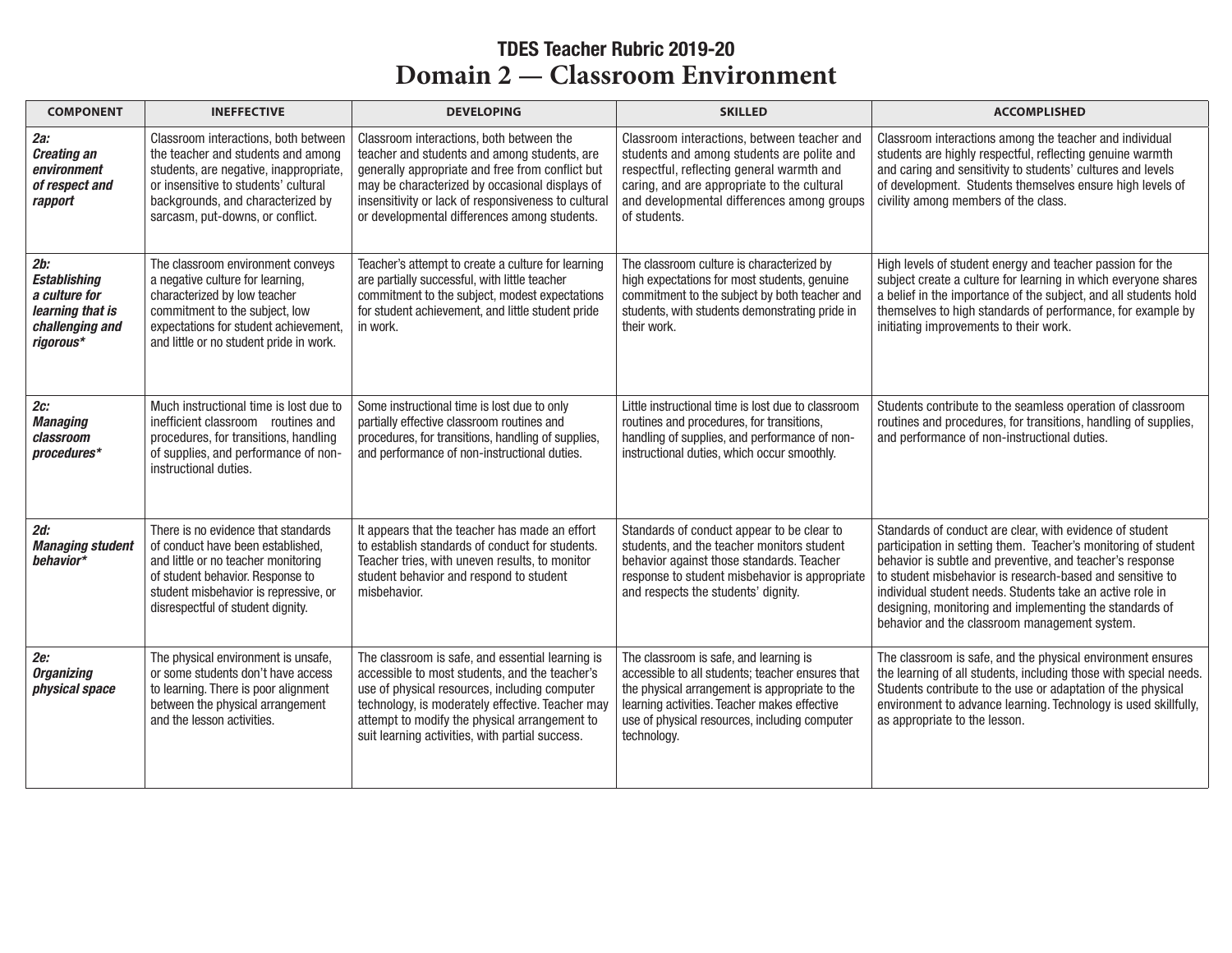## TDES Teacher Rubric 2019-20 **Domain** 3 — Instruction

| <b>COMPONENT</b>                                                 | <b>INEFFECTIVE</b>                                                                                                                                                                                                                                                                    | <b>DEVELOPING</b>                                                                                                                                                                                                                                                                                                                                                   | <b>SKILLED</b>                                                                                                                                                                                                                                                                                                    | <b>ACCOMPLISHED</b>                                                                                                                                                                                                                                                                                                                                                                                                                                                                                                                                            |
|------------------------------------------------------------------|---------------------------------------------------------------------------------------------------------------------------------------------------------------------------------------------------------------------------------------------------------------------------------------|---------------------------------------------------------------------------------------------------------------------------------------------------------------------------------------------------------------------------------------------------------------------------------------------------------------------------------------------------------------------|-------------------------------------------------------------------------------------------------------------------------------------------------------------------------------------------------------------------------------------------------------------------------------------------------------------------|----------------------------------------------------------------------------------------------------------------------------------------------------------------------------------------------------------------------------------------------------------------------------------------------------------------------------------------------------------------------------------------------------------------------------------------------------------------------------------------------------------------------------------------------------------------|
| За:<br><b>Communicating</b><br>with students                     | Expectations for learning, directions<br>and procedures, and explanations<br>of content are unclear or confusing<br>to students. Teacher's use of<br>language contains errors or is<br>inappropriate to students' cultures<br>or levels of development.                               | Expectations for learning, directions and<br>procedures, and explanations of content are<br>clarified after initial confusion; teacher's use of<br>language is correct but may not be completely<br>appropriate to students' cultures or levels<br>of development. The teacher does not often<br>provide alternatives.                                              | Expectations for learning, directions and<br>procedures, and explanations of content<br>are clear to students. Communications are<br>appropriate to students' cultures and levels<br>of development.                                                                                                              | Expectations for learning, directions and procedures, and<br>explanations of content are clear to students. Teacher's<br>oral and written communication is clear and expressive,<br>appropriate to students' cultures and levels of development,<br>and anticipates possible student misconceptions by clarifying<br>content and presenting information in multiple formats.                                                                                                                                                                                   |
| 3b:<br><b>Using questioning</b><br>and discussion<br>techniques  | Teacher's questions are low-level or<br>inappropriate, eliciting limited student<br>participation, and recitation rather<br>than discussion.                                                                                                                                          | Some of the teacher's questions elicit a thoughtful<br>response, but most are low-level, posed in<br>rapid succession. Teacher' attempts to engage<br>all students in the discussion are only partially<br>successful, sometimes leading to confusion.                                                                                                              | Most of the teacher's questions elicit a<br>thoughtful response, and the teacher allows<br>sufficient time for students to answer. All<br>students participate in the discussion, with the<br>teacher stepping aside when appropriate.                                                                            | Questions reflect high expectations and are culturally and<br>developmentally appropriate. Students formulate many of the<br>high-level questions and ensure that all voices are heard.                                                                                                                                                                                                                                                                                                                                                                        |
| 3с:<br><b>Engaging students</b><br>in learning*                  | Activities and assignments,<br>materials, and groupings of<br>students are inappropriate to the<br>instructional outcomes, or students'<br>cultures or levels of understanding,<br>resulting in little intellectual<br>engagement. The lesson has no<br>structure or is poorly paced. | Students may not be actively engaged in learning.<br>Activities and assignments, materials, and<br>groupings of students are partially appropriate to<br>the instructional outcomes, or students' cultures<br>or levels of understanding, resulting in moderate<br>intellectual engagement. The lesson has a<br>recognizable structure but is not fully maintained. | Activities and assignments, materials, and<br>groupings of students are fully appropriate<br>to the instructional outcomes, and students'<br>cultures and levels of understanding. All<br>students are engaged in work of a high level of<br>rigor. The lesson's structure is coherent, with<br>appropriate pace. | Students are highly intellectually engaged throughout the<br>lesson in significant learning, and make material contributions<br>to the activities, student groupings, and materials. The use<br>of instruction materials and resources engage students in<br>the ownership of their own learning, and lesson is adapted<br>as needed to the needs of individuals using an appropriate<br>balance between teacher-directed and student-led learning to<br>support individual learning and the structure and pacing allow<br>for student reflection and closure. |
| 3d:<br><b>Using Assessment</b><br>in Instruction*                | The teacher does not use appropriate<br>formative or summative (formal or<br>informal) assessment(s) to check for<br>understanding. There is no monitoring<br>of progress by teacher or student.<br>Feedback is not given to students.                                                | The teacher uses aligned formative or<br>summative (formal or informal) assessment(s)<br>to check for understanding for the whole class.<br>There is limited monitoring of progress of<br>learning by teacher and/or students. Feedback<br>to students is inconsistent                                                                                              | The teacher uses aligned formative or<br>summative (formal or informal) assessment(s)<br>to check for understanding for subgroups of<br>students. There is monitoring of progress<br>of learning by teacher and/or student.<br>Consistent, actionable, high-quality feedback<br>is given to students.             | The teacher uses aligned formative or summative (formal<br>or informal) assessment(s) to check for understanding for<br>individual students. There is self-assessment by students and<br>monitoring of progress by both students and teachers. High-<br>quality, actionable feedback is given to students from a variety<br>of sources.                                                                                                                                                                                                                        |
| 3е:<br><b>Demonstrating</b><br>flexibility and<br>responsiveness | Teacher adheres to the instruction<br>plan, even when a change would<br>improve the lesson or of students'<br>lack of interest. Teacher brushes<br>aside student questions; when<br>students experience difficulty, the<br>teacher blames the students or their<br>home environment.  | Teacher attempts to modify the lesson when<br>needed and to respond to student questions,<br>with moderate success. Teacher accepts<br>responsibility for student success, but has only a<br>limited repertoire of strategies to draw upon.                                                                                                                         | Teacher promotes the successful learning of<br>all students, making adjustments as needed to<br>instruction plans and accommodating student<br>questions, needs and interests.                                                                                                                                    | Teacher seizes an opportunity to enhance learning, building<br>on a spontaneous event or student interests. Teacher ensures<br>the success of all students, using an extensive repertoire of<br>instructional strategies.                                                                                                                                                                                                                                                                                                                                      |